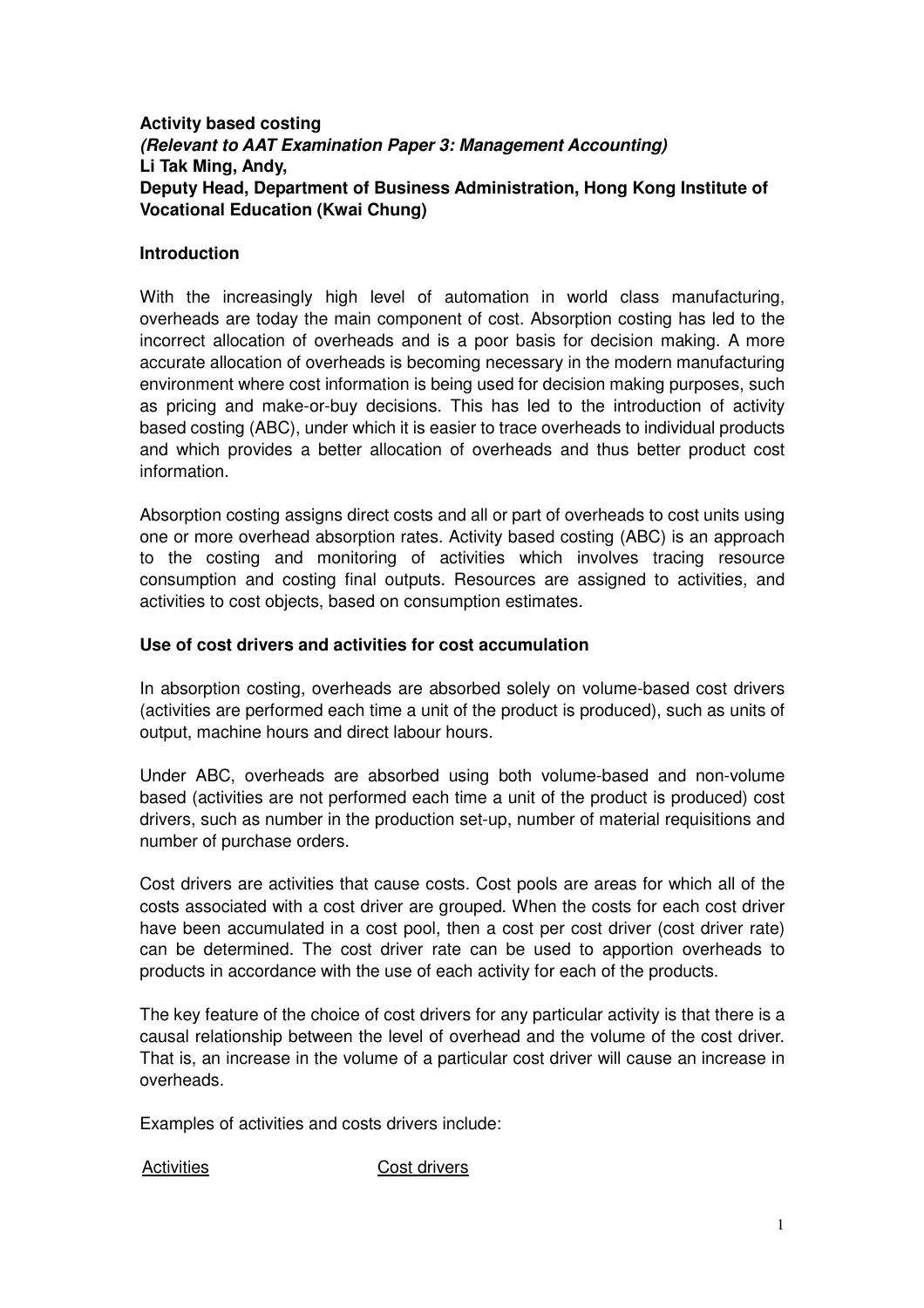| Purchase of materials | Number of purchase orders       |
|-----------------------|---------------------------------|
| Machining             | Number of machine hours         |
| Production set-up     | Number of set-ups               |
| Assembly              | Number of labour hours          |
| Material handling     | Number of material requisitions |

#### **Example 1 (AAT Paper 3 Management Accounting, Pilot June 2009, Modified)**

Jupiter Silverware Products Limited is a leading manufacturer of silver picture frames. The company uses a traditional costing system to allocate production overheads to products using machine hours.

The newly appointed financial controller believes that activity based costing can provide a better allocation of production overheads to products than the current system does. The following total production overheads for the last period were recorded by the cost accounting system:

 $\overline{a}$ 

| Utility costs related to machine hours | 189,000 |
|----------------------------------------|---------|
| Production set-up costs                | 120,000 |
| Cost of ordering materials             | 18,000  |
| Cost of handling materials             | 33,000  |

Details of the three product models and relevant information for the last period are as follows:

|                                              | Model 1    | Model 2 | Model 3 |
|----------------------------------------------|------------|---------|---------|
| Number of production runs                    | 17         | 25      | 18      |
| Number of material orders                    | 20         | -30     | 40      |
| Number of material requisitions              | 30         | 100     | 70      |
| Units produced                               | 1,000      | 2,000   | 2,500   |
| Machine hours per unit                       |            | 1.5     | 2       |
| Direct labour hours per unit (\$60 per hour) | $0.5$ hour | 1 hour  | 2 hours |
| Direct materials per unit                    | \$10       | \$12    | \$15    |

### Required:

- (a) Calculate the unit production cost of each of the three products using: (i) the traditional absorption costing, and (ii) the activity based costing approach.
- (b) Comment on your calculations in part (a) above and explain why the activity based costing approach is superior to traditional absorption costing.

### (a) **Using traditional absorption costing**:

Total machinery hours in the period: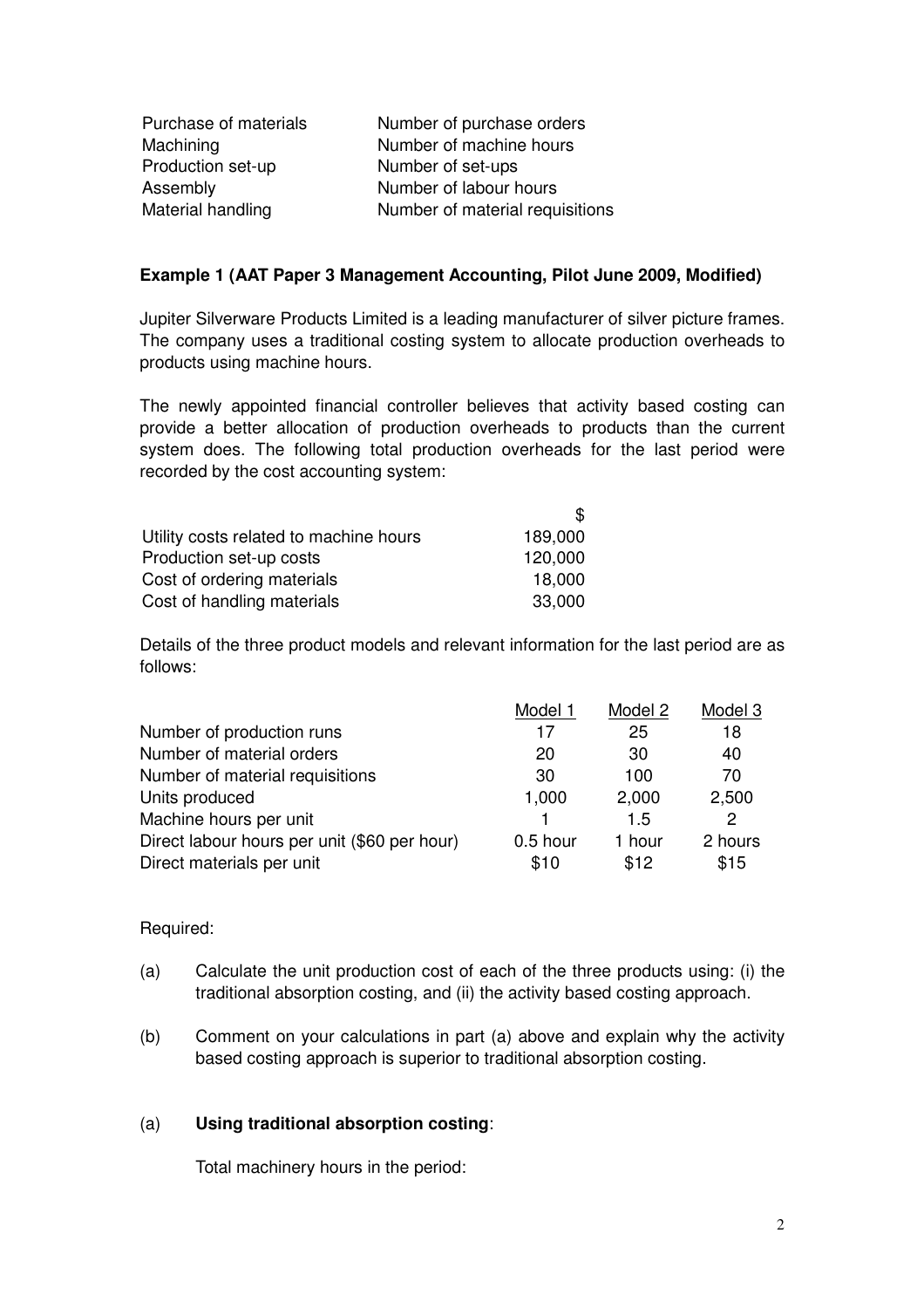|                              | Hours |
|------------------------------|-------|
| Model 1 $(1,000 \times 1)$   | 1,000 |
| Model 2 $(2,000 \times 1.5)$ | 3,000 |
| Model 3 $(2,500 \times 2)$   | 5,000 |
|                              | 9,000 |

Production overhead absorption rate:

 $$(189,000 + 120,000 + 18,000 + 33,000) \div 9,000 = $40$  per machine hour

#### Cost summary

|                                              | Model 1         |            | Model 2 Model 3 |
|----------------------------------------------|-----------------|------------|-----------------|
| Per unit:                                    | S               | \$         | \$              |
| Direct materials                             | 10              | 12         | 15              |
| Direct labour                                | $\overline{30}$ | 60         | <u> 120</u>     |
| Prime costs                                  | 40              | 72         | 135             |
| Production overheads (\$40 per machine hour) | <u>40</u>       | 60         | 80              |
| Unit production costs                        | <u>80</u>       | <u>132</u> | 215             |
| Units produced                               | 1,000           | 2,000      | 2,500           |
| Total production overheads absorbed          | 40.000          | 20,000     | 200,000         |

# **Using activity based costing**:

Calculation of cost driver rates:

| Utility costs per machine hour $(\$189,000 \div 9,000)$         | 21.   |
|-----------------------------------------------------------------|-------|
| Set-up cost per production run $(\$120,000 \div 60)$            | 2,000 |
| Cost of ordering per order $(\$18,000 \div 90)$                 | 200   |
| Cost of material handling per requisition (\$33,000 $\div$ 200) | 165   |

### Cost summary

|                                          | Model 1<br>\$  | Model 2<br>\$  | Model 3<br>\$  |
|------------------------------------------|----------------|----------------|----------------|
| Production overheads:                    |                |                |                |
| Utility costs (\$21 per machine hour)    | 21,000         | 63,000         | 105,000        |
| Set-up cost (\$2,000 per production run) | 34,000         | 50,000         | 36,000         |
| Cost of ordering (\$200 per order)       | 4,000          | 6,000          | 8,000          |
| Cost of material handling (\$165 per     |                |                |                |
| requisition)                             | 4,950          | 16,500         | 11,550         |
|                                          | 63,950         | 135,500        | 160,550        |
| Units produced                           | 1,000          | 2,000          | 2,500          |
| Per unit:                                | \$             | \$             | \$             |
| <b>Production overheads</b>              | 63.95          | 67.75          | 64.22          |
| Prime costs                              | 40.00          | 72.00          | 135.00         |
| <b>Production costs</b>                  | <u> 103.95</u> | <u> 139.75</u> | <u> 199.22</u> |